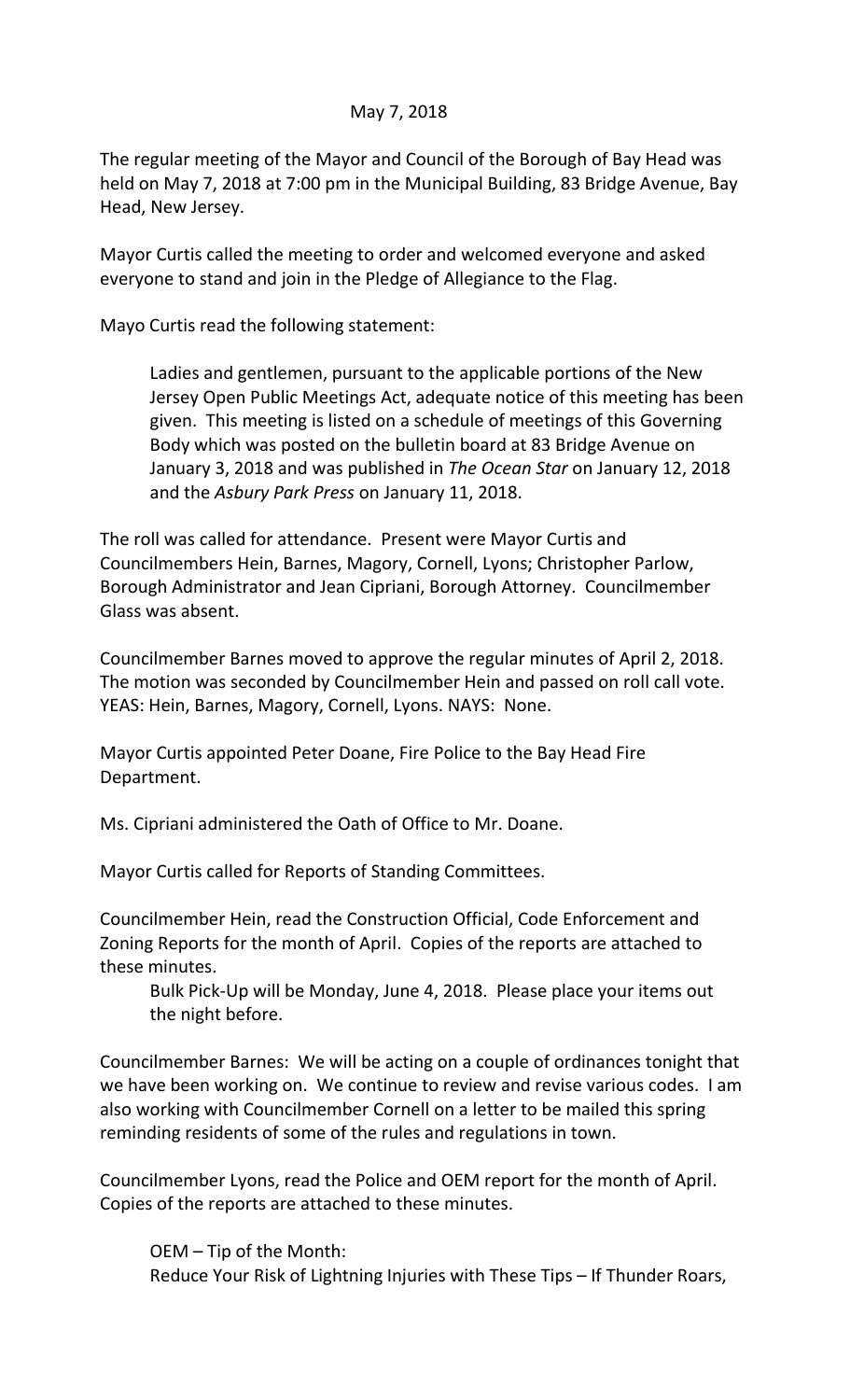Go Indoors

Councilmember Hein, read the Bay Head Fire Company report for the month of April. A copy of the report is attached to these minutes.

Fire Department – Tip of the Month:

## OUTDOOR ENTERTAINING

Have an adult present at all time when a portable fireplace is burning. Use sturdy candle holders that won't tip over easily.

Keep anything that can burn, as well as children and pets, at least three feet away from open flames.

Use battery-operated flameless candles and solar-powered patio (tiki) torches in place of an open flame. Flameless candles come in all colors, shapes and sizes, and many are scented. Flameless candles look and feel like the real ones, and add a beautiful soft glow to any outdoor event.

Councilmember Magory, Public Works: Five streets have been repaved. Clayton Avenue sidewalks and curbs will be completed by the end of this week. We will then start working on Osborne Avenue. Osborne Avenue curbs and sidewalks will be done in the spring of 2019.

Councilmember Cornell, Parks, Grounds and Recreation: The Environmental Commission will be meeting tomorrow night at 5:30 pm in this room. Tip of the Month:

Spring is finally here which means it's officially tick season. Ocean County has three major ticks; Dog tick, Deer tick and the Lone Star tick. Daily tick checks on family and pets are key to keeping tick and disease free.

Two handouts concerning ticks are available outside this room on the table. Please pick them up on your way out.

Councilmember Lyons, Finance and Technology: This crosses both. You will be able to pay taxes on line through our website. This will be up and running within the next week or two. There will be a fee to do so: Card Fee – 2.95%, Debit Fee – Flat \$3.95, ACH Fee – Flat \$1.05. This option for payment of taxes and sewer bills will be very convenient for those who aren't here year round.

New Jersey Senior Freeze (Property Tax Reimbursement) Application You must have been age 65 or older as of December 31, 2016, OR actually receiving federal Social Security disability benefit payments on or before December 31, 2016, and on or before December 31, 2017. This form is available in the Tax Office and must be filed by October 31, 2018.

Also available is the Homestead Rebate - there are certain income qualifications. You apply for that on line and it is for the 2015 Rebate Program.

Veteran's can also quality for a property tax deduction of \$250.00. You must submit a copy of your DD219 to the Tax Office.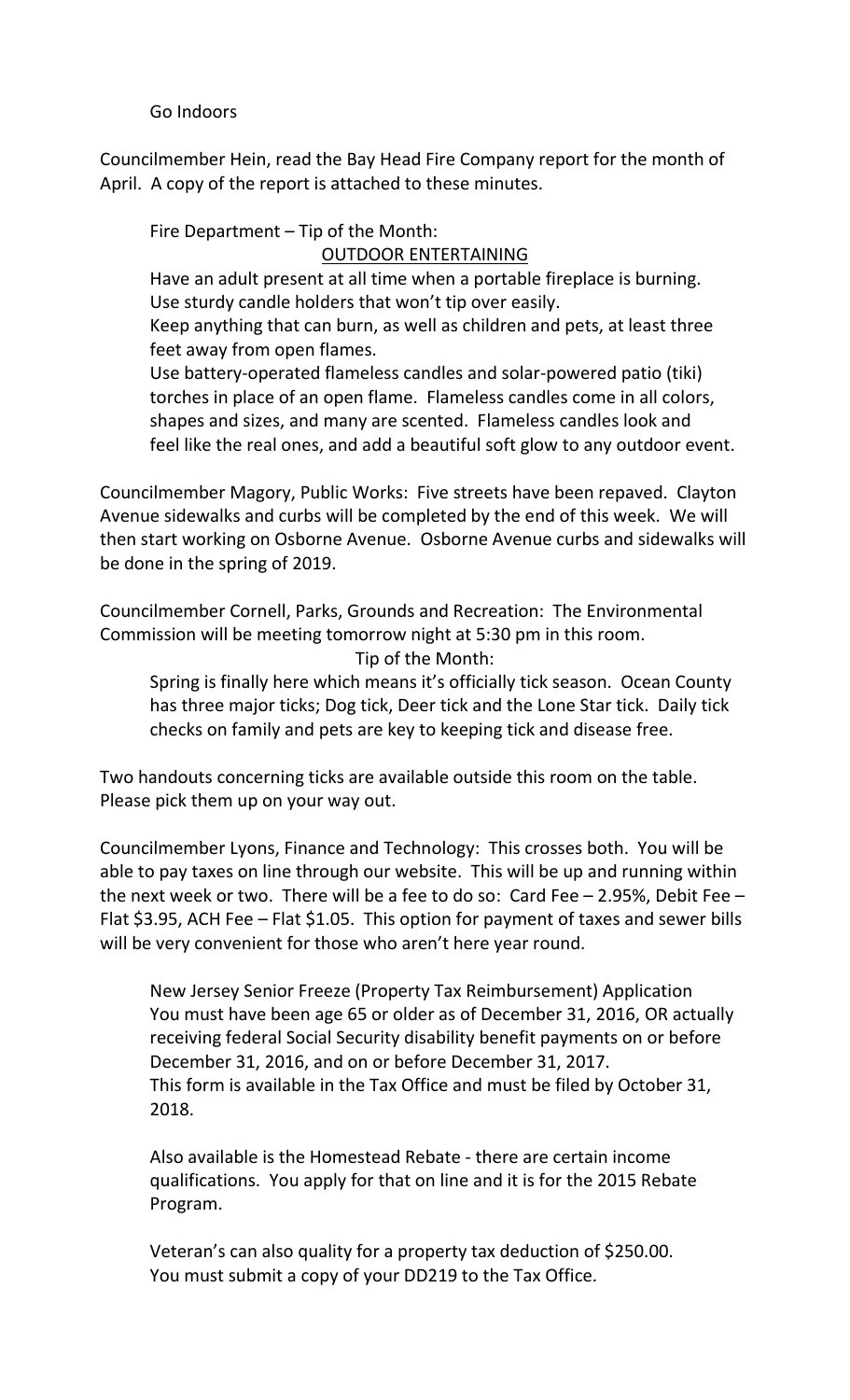Christopher Parlow, Borough Administrator: Two weeks ago I attended a CRS meeting concerning flood maps. We are currently using the preliminary map which should have been adopted in 2014 or 2015. It hasn't because New York City has filed an appeal. FEMA hired a third party and they found there were some issues with the maps. So, FEMA is doing a study. We won't see another preliminary map until 2021 with adoption in 2022. This is not bad because your flood insurance rates are based on the 2006 adopted map. Elevations are a lot lower than the preliminary maps. We require new construction to comply with the preliminary maps. We are pretty safe building to those standards.

Region II had on the website elevation requirements which could be obtained by entering your address. They took it off line but it is now back up. So you can receive the information concerning your property by putting in your address.

Beach Renourishment Project – This information is on our website and is updated weekly. The posting of May 2, 2018 places them in Bay Head late August through October. The time is based on productivity levels so keep in mind it could go either way.

Mayor Curtis: The hopper dredge that was to be used in Bay Head is in dry dock with a hole in it.

Mr. Parlow: Every other town has executed the State Aid agreement but it hasn't been signed by Bay Head. There is a legal battle but the Agreement is somewhat critical for the municipality to operate and maintain its beaches. BHIA has requested some modifications to the plan. There can be some give and take. I should receive it sometime this week and it should be adopted as quickly as we can. I will distribute and send it to legal for review.

Report a Concern – There is a whole list of items you can use this for. Just follow the step by step directions. We hope to have a demonstration at the next meeting. Police matters are directed to Chief Hoffman. Public Works matters are directed to Larry Gilman, Public Works Supervisor. If you file a concern you will receive a response once it has been finalized. Report a Concern has been up for 2 months. Please start utilizing it. It will be a lot quicker than reaching out to the Mayor.

Tip of the Month – Taxes are due May  $10^{th}$  to avoid 18% interest.

Mayor Curtis called for Clerk's Correspondence.

Ms. Applegate offered the following:

Request from Point Pleasant First Aid and Emergency Squad for permission to hold two coin toss events at the intersection of Bridge and Lake Avenue on Saturday, June  $16<sup>th</sup>$  and August  $18<sup>th</sup>$ from 9 am to 4 pm.

Request from Bay Head Business Association for permission to hold a town wide sidewalk sale in front of their business locations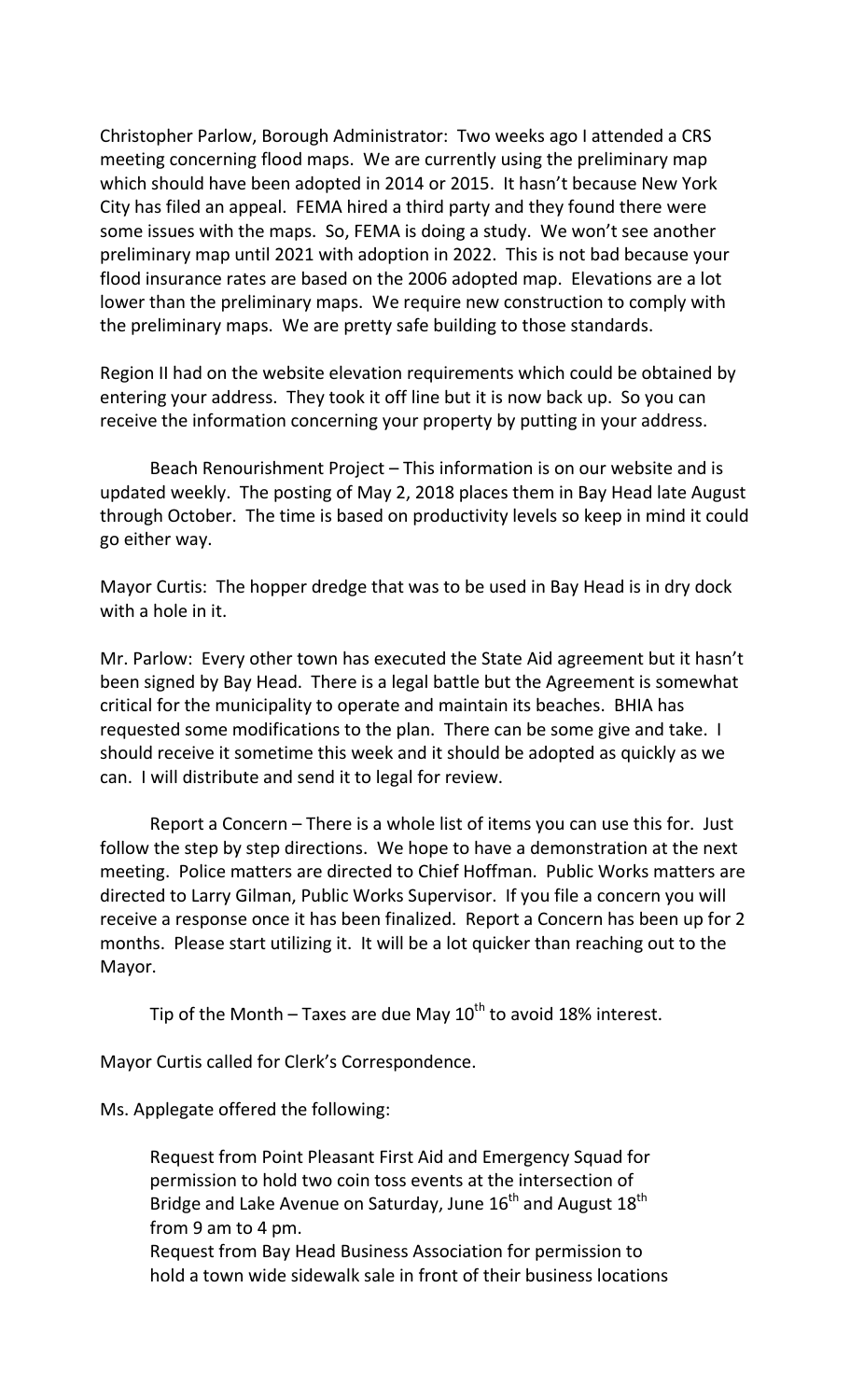the third Friday and Saturday of every month from 10 am to 5 pm, June  $15^{\text{th}}$  through October  $19^{\text{th}}$ .

Request from Bay Head Business Association for permission to hold their Farmers Market in the grass area next to Manasquan Bank every Thursday from June  $7<sup>th</sup>$  through September 27<sup>th</sup> from 3 to 7 pm.

Request from Steve Kimbrough to exhibit paintings of Sarah Kimbrough "A Salute to Sailing" in the front lobby of Borough Hall from Sunday, July 29<sup>th</sup> until August 9<sup>th</sup> with a reception on August 5<sup>th</sup>.

An application for Raffles License from the Church of the Sacred Heart for an Off-Premise 50/50 cash raffle with the drawing to be held on September 3, 2018 at 9 am on church grounds.

An application for Raffles License from the Bay Head Fire Co. #1 for an Off-Premise 50/50 cash raffle with the drawing to be held on August 18, 2018 at the Firehouse.

An application for Raffles License from the Bay Head Fire Co. #1 for an On-Premise 50/50 cash raffle with the drawing to be held on August 18, 2018 at 1 , 2 and 3 pm.

Request from St. Paul's United Methodist Church to use Centennial Park on Sunday mornings from June 3 thru Sept. 2, 2018 from 7 to 9:30 am for early worship services.

Mayor Curtis: Chief, have we had two coin toss in the past?

Chief Hoffman: Yes.

Mayor Curtis: Steve and Sarah Kimbrough were long time residents of Bay Head. Sarah passed away. Last year's exhibit was a huge success. I encourage everyone to attend.

Councilmember Magory moved to approve the request which was seconded by Councilmember Hein and passed on roll call vote. YEAS: Hein, Barnes, Magory, Cornell, Lyons. Nays: None.

Mayor Curtis called for Resolutions.

Councilmember Hein offered Resolution 2018- 64 authorizing submission and acceptance of Grant application to the New Jersey Department of Highway Traffic Safety for the FY 2019 Pedestrian Safety Grant.

Councilmember Hein offered Resolution 2018-65 authorizing submission of the Statewide Grant Click It or Ticket 2018 Seat Belt Mobilization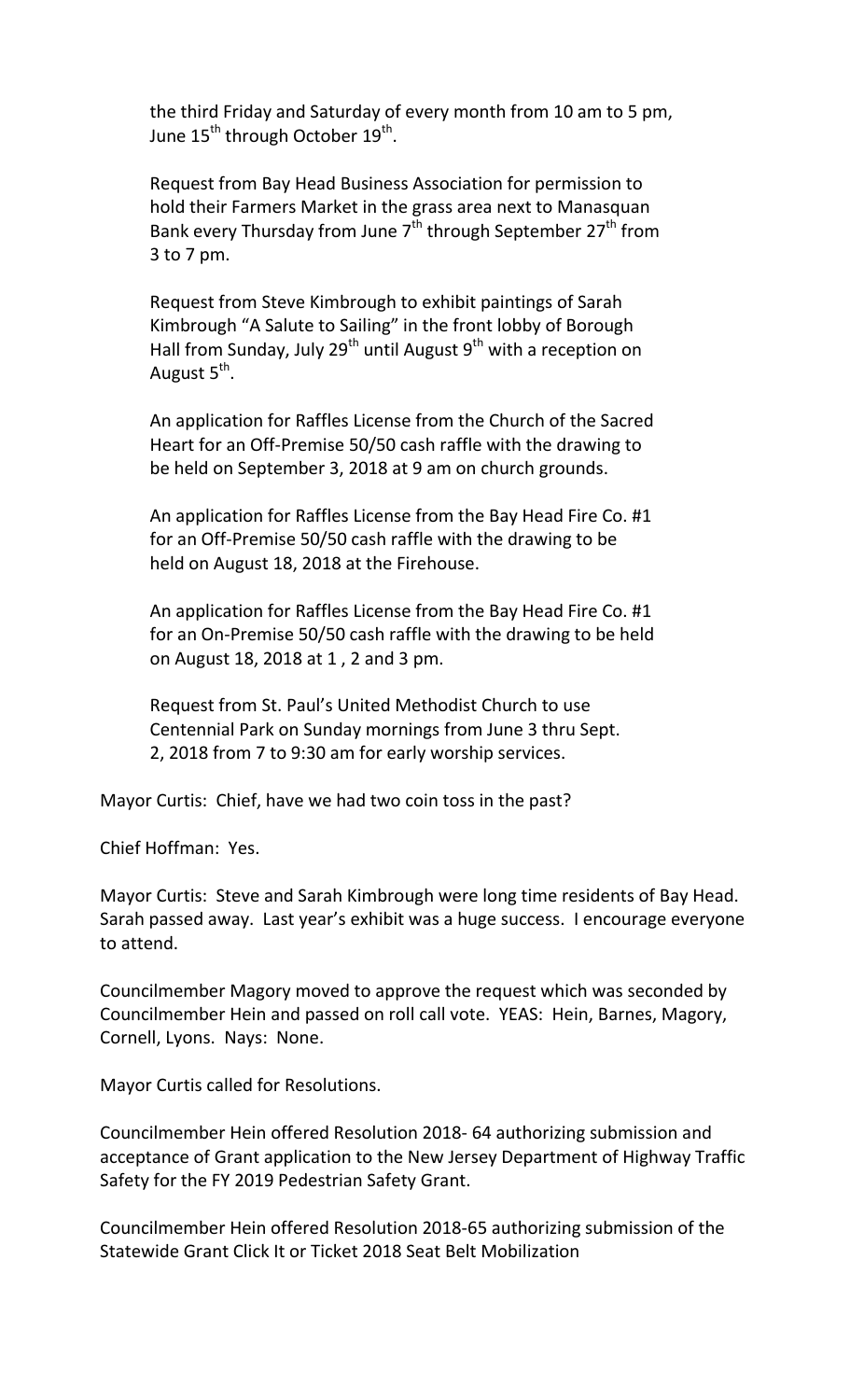Councilmember Barnes offered Resolution 2018-66 Certification of Compliance with the United States Equal Employment Opportunity Commission's "Enforcement Guidance on the Consideration of Arrest and Conviction Records in Employment Decision under Title VII of the Civil Rights Act of 1964"

Councilmember Lyons offered Resolution 2018-67 authorizing payment to employees for hours of Accrued Compensatory Time from the budgetary provision approved as Police Salary and Wages.

Councilmember Lyons offered Resolution 2018-68 authorizing the Borough to enter into a Cooperative Pricing Agreement with the Township of Stafford for Member Participation in the Stafford Township Cooperative Pricing System (33- OCCPS).

Councilmember Barnes offered Resolution 2018-69 designating certain parking spaces within the Municipal Parking lot for Restricted Use as per 222-14B of the Code of the Borough of Bay Head.

Councilmember Lyons offered Resolution 2018-70 providing for the Insertion of a Special Item of Revenue in the Budget of the Borough of Bay Head pursuant to N.J.S.A. 40A:4-87 (Chapter 150, P.L. 1948)

Councilmember Hein offered Resolution 2018-71 appointing Todd J. Morgano as Alternate Part-Time Sub-Code Plumbing Inspector for the Borough of Bay Head.

Councilmember Barnes offered Resolution 2018-72 appointing Douglas S. Applegate Emergency Management Coordinator.

Mayor Curtis: The Coordinator has to be a resident. Silke Stutz filled as the Coordinator for a couple of year. She submitted a letter of resignation. I would like to thank her for her service.

Councilmember Cornell offered Resolution 2018-73 opposing Offshore Oil and Gas Exploration and Drilling Activities that would affect the Atlantic Ocean and the Coast of New Jersey.

Councilmember Magory offered Resolution 2018-74 authorizing the Sale of Surplus Property no longer needed for public use VIA Internet Auction Website.

Councilmember Magory offered Resolution 2018-75 appointing Waleed M. Ebeid as Seasonal Laborer in Public Works.

Councilmember Magory offered Resolution 2018-76 awarding a Parts & Labor contract for services to the heating and air conditioning units in the Municipal Building to NJRHS Commercial Services in the amount of \$3,099.60.

Mayor Curtis: Bill Resotko, our summer public works employee, moved out of town. He was one of the hardest workers we have had and helped out through the summer and on weekends. He will be sorely missed. He will continue to work some weekends.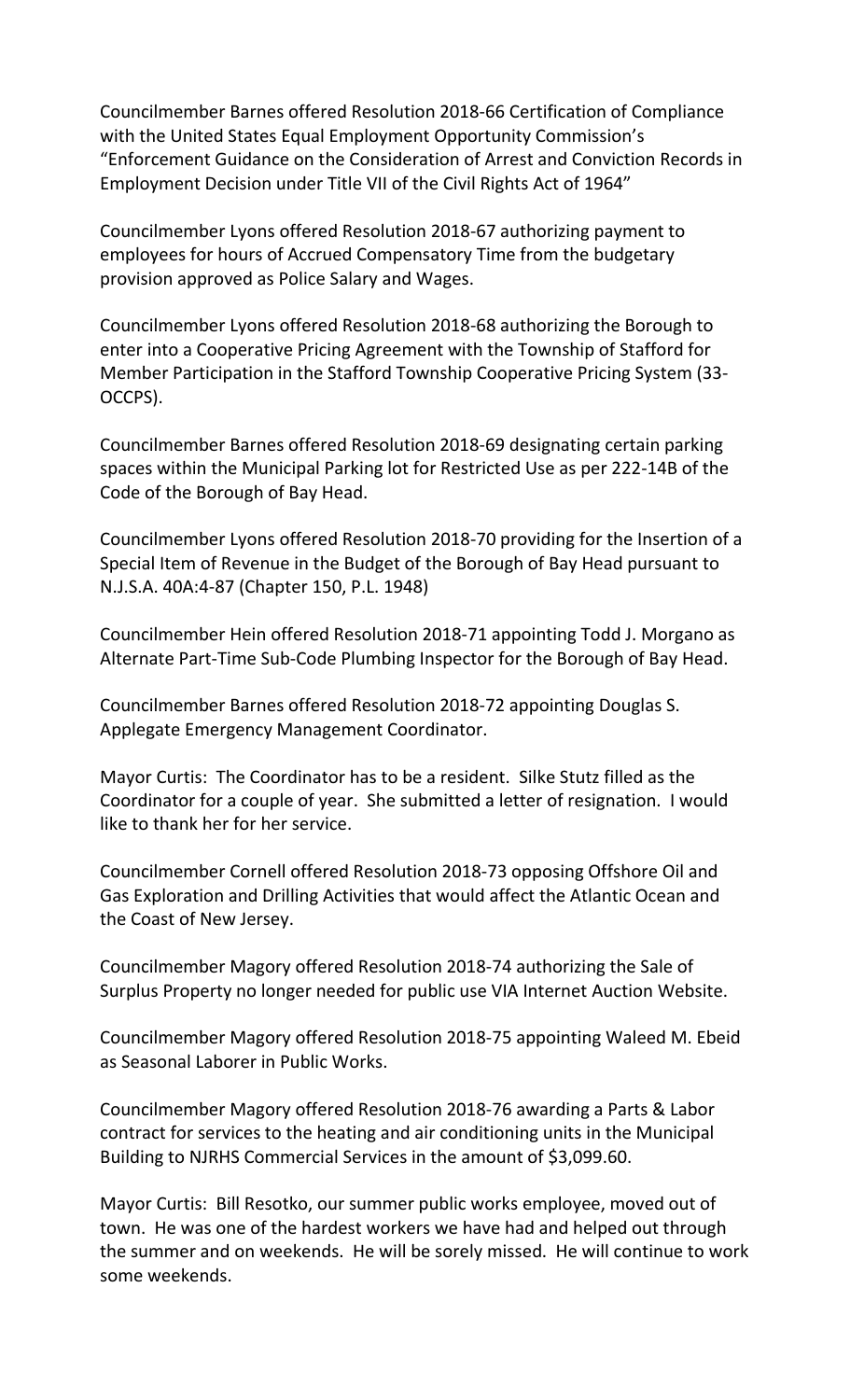Councilmember Lyons offered Resolution 2018-77 amending Resolution 2017-121 providing for Salaries and Compensation of Borough Officials and Employees for 2018.

Councilmember Hein offered Resolution 2018-78 denying Verizon Wireless Request to use the Utility Poles erected with the Public Right of Way.

Councilmember Lyons offered Resolution 2018-79 Capital Budget Amendment.

Councilmember Lyons offered Resolution 2018-80 approving the Insertion of a Special Item of Revenue in the Budget of the Borough of Bay Head pursuant to N.J.S.A. 40A:4-87 (Chapter 159, P.L. 1948) – Click It or Ticket - \$5,500.00.

Councilmember Hein offered Resolution 2018-81 approving the Municipal Access Plan.

Councilmember Hein offered Resolution 2018-82 designating Patrolman Robert K. Sherman as Detective in the Borough of Bay Head Police Department.

Councilmember Barnes moved the above resolutions be adopted. The motion was seconded by Councilmember Magory.

Mayor Curtis asked if there were any questions from the public concerning the Resolutions presented.

Stan Niedzwiecki, 42 Johnson Street: Is the plumber hired a master plumber?

Mayor Curtis: I don't know.

Mr. Parlow: Mr. Morgano is being hired as the Alternate Part-Time Sub-Code Plumbing Inspector and will only be acting on behalf of the Plumbing Inspector.

There being no further questions, Mayor Curtis closed the discussion by the public.

The motion passed on roll call vote: YEAS: Hein, Barnes, Glass, Magory, Cornell, Lyons. NAYS: None. A copy of each resolution is attached to these minutes.

Mayor Curtis: Stan Niedzwiecki is leaving Bay Head. Stan, we are going to miss you. You always presented us with very good questions. Good luck to you and Mary.

Mayor Curtis called for vote on Ordinance 2018-03.

Councilmember Barnes offered Ordinance 2018-03 entitled:

ORDINANCE OF THE BOROUGH COUNCIL OF THE BOROUGH OF BAY HEAD, COUNTY OF OCEAN, STATE OF NEW JERSEY, AMENDING CHAPTER 126 OF THE MUNICIPAL CODE ENTITLED "FLOOD DAMAGE PREVENTION"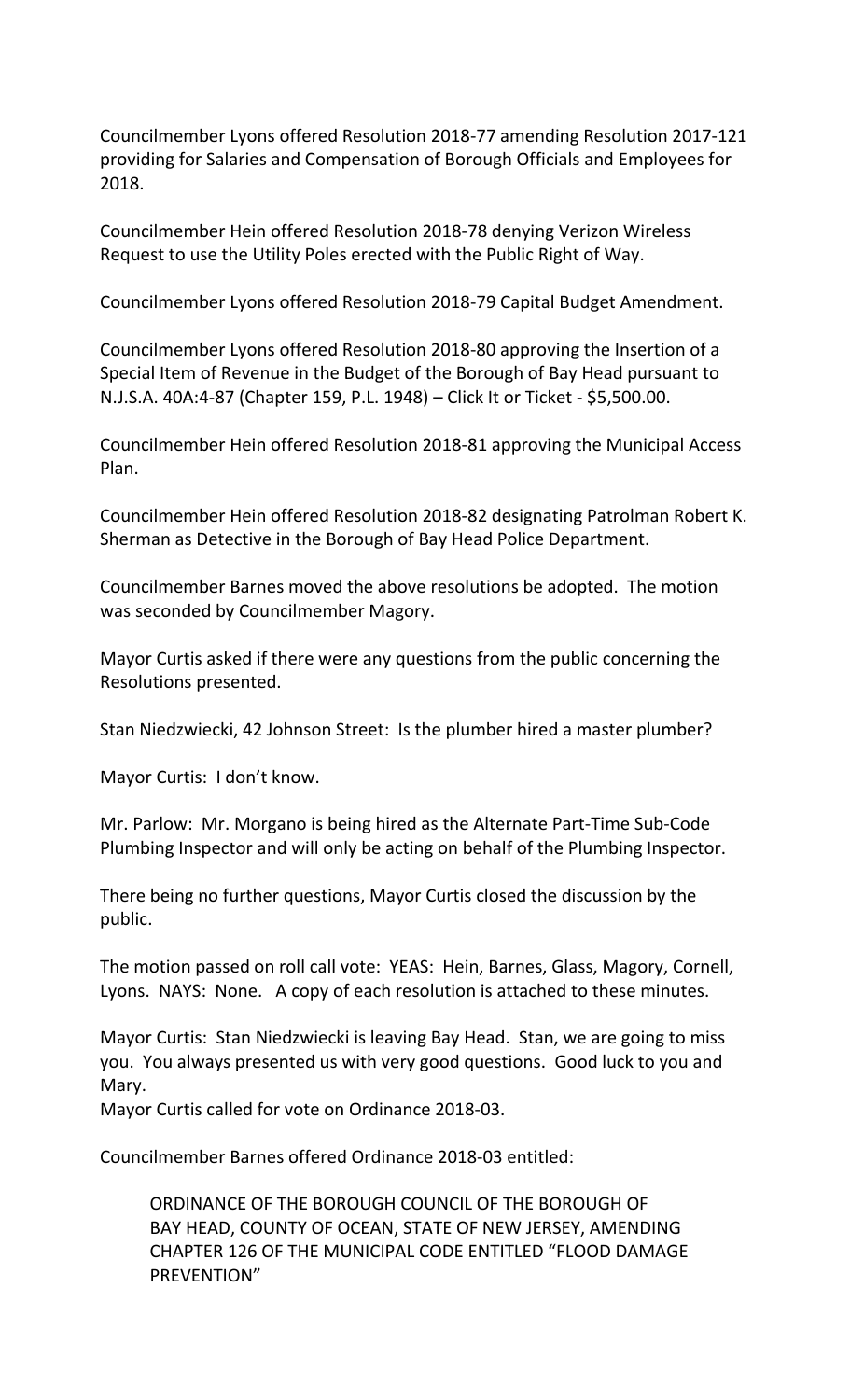On April 2, 2018 Ordinance 2018-03 was moved to be adopted on second reading and final passage by Councilmember Barnes. The motion was seconded by Councilmember Hein and the Public Hearing was held.

Mayor Curtis called for vote on Ordinance 2018-03.

The motion passed on roll call vote: YEAS: Hein, Barnes, Magory, Cornell, Lyons. NAYS: None. A copy of this ordinance is attached to these minutes.

Mayor Curtis called for Ordinance for Second Reading, Public Discussion and Vote.

Councilmember Lyons offered Ordinance 2018-09 entitled:

AN ORDINANCE OF THE BOROUGH OF BAY HEAD, COUNTY OF OCEAN, NEW JERSEY, PROVIDING FOR THE CONSTRUCTION OF OSBORNE AVENUE SIDEWALKS AND CURBS INCLUDING RELATED EXPENSES IN AND FOR THE BOROUGH OF BAY HEAD AND APPROPRIATING \$300,000 THEREFORE AND PROVIDING FOR THE ISSUANCE OF \$60,000 IN BONDS OR NOTES OF THE BOROUGH OF BAY HEAD TO FINANCE THE SAME

Councilmember Lyons moved to approve this ordinance be adopted on second reading and final passage. The motion was seconded by Councilmember Cornell.

Mayor Curtis opened the meeting to the public for a public hearing on this ordinance.

John VanSchoick, 111 Meadow Avenue: Doesn't the homeowner pay for the sidewalk? I did three times.

Mayor Curtis: The homeowner has to maintain the sidewalk.

Mr. Parlow: The Borough obtained \$240,000.00 Grant to do this work on Osborne Avenue.

Mayor Curtis: I understand a number of people have paid for their curbs and sidewalks.

There being no further comments or questions the public hearing was closed.

The motion passed on roll call vote. YEAS: Hein, Barnes, Magory, Cornell, Lyons. NAYS: None. A copy of this ordinance is attached to these minutes.

Councilmember Barns offered Ordinance 2018-10 entitled:

ORDINANCE OF THE BOROUGH OF BAY HEAD, COUNTY OF OCEAN, STATE OF NEW JERSEY, AMENDING THE BOROUGH CODE OF THE BOROUGH OF BAY HEAD, SO AS TO CREATE CHAPTER 134 OF THE BOROUGH CODE ENTITLED, "INVASIVE PLANT SPECIES"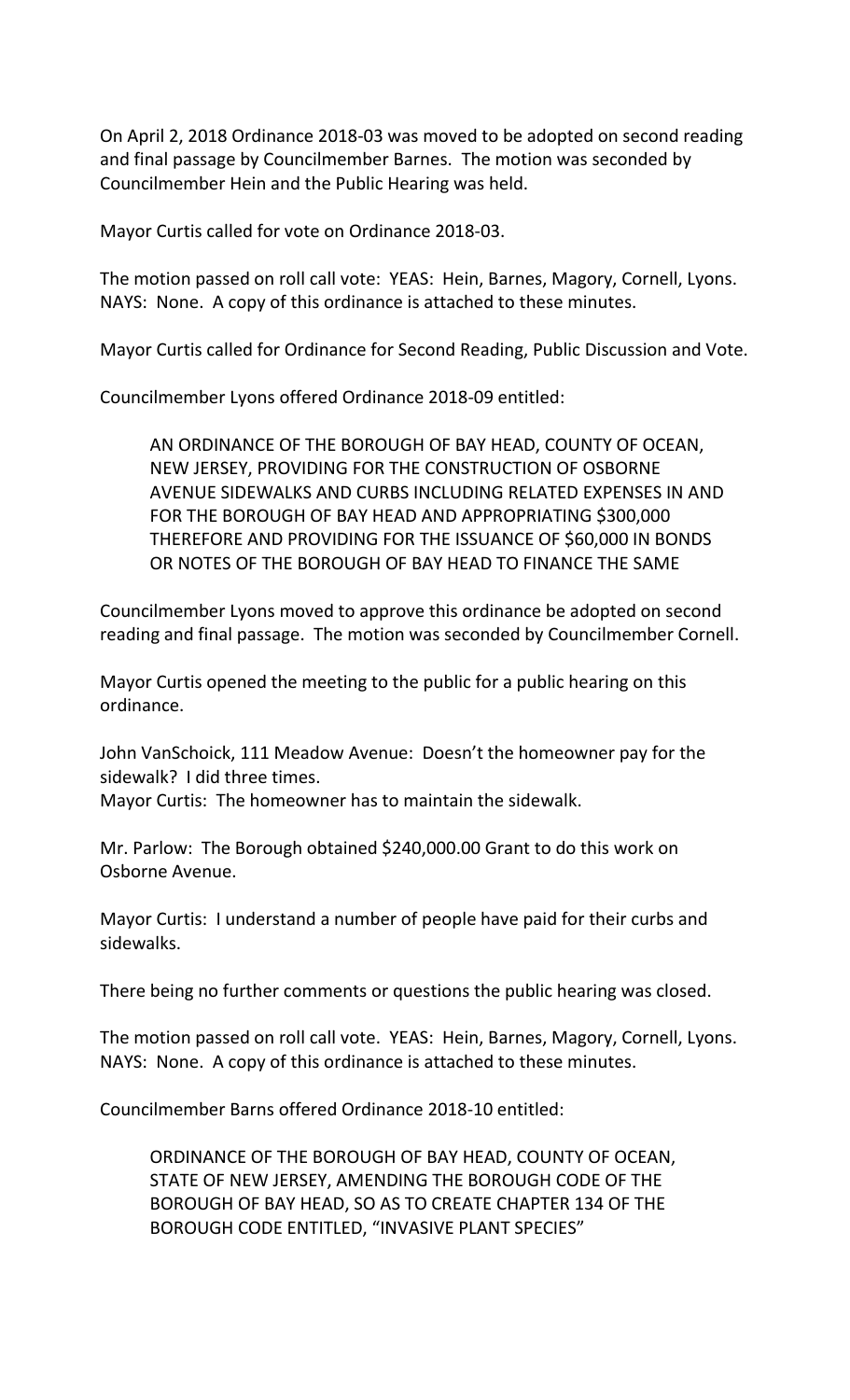Councilmember Barnes moved to approve this ordinance be adopted on second reading and final passage. The motion was seconded by Councilmember Magory.

Mayor Curtis opened the meeting to the public for a public hearing on this ordinance.

There being no questions or comments the public hearing was closed.

The motion passed on roll call vote. YEAS: Hein, Barnes, Magory, Cornell, Lyons. NAYS: None. A copy of this ordinance is attached to these minutes.

Mayor Curtis called for Ordinance, First Reading:

Councilmember Barnes offered Ordinance 2018-11 entitled:

ORDINANCE OF THE BOROUGH OF BAY HEAD, COUNTY OF OCEAN, STATE OF NEW JERSEY, AMENDING AND SUPPLEMENTING CHAPTER 104 OF THE BOROUGH CODE, ENTITLED "CONSTRUCTION CODES, UNIFORM" SO AS TO ADJUST THE FEES CHARGED FOR THE ISSUANCE OF VARIOUS PERMITS

Councilmember Barnes moved this ordinance on first reading, which motion was seconded by Councilmember Magory.

The motion passed on roll call vote. YEAS: Hein, Barnes, Magory, Cornell, Lyons. NAYS: None. A copy of this ordinance is attached to these minutes.

This ordinance is scheduled for second reading and public hearing on May 7, 2018.

Councilmember Lyons offered Resolution 2018-12 entitled:

BOND ORDINANCE PROVIDING FOR VARIOUS CAPITAL IMPROVEMENTS OF THE BOROUGH OF BAY HEAD, IN THE COUNTY OF OCEAN, NEW JERSEY, APPROPRIATING THE AGGREGATE AMOUNT OF \$185,000 THEREFORE AND AUTHORIZING THE ISSUANCE OF \$175,750 BONDS OR NOTES OF THE BOROUGH TO FINANCE PART OF THE COST THEREOF

Councilmember Lyons moved this ordinance on first reading, which motion was seconded by Councilmember Magory.

The motion passed on roll call vote. YEAS: Hein, Barnes, Magory, Cornell, Lyons. NAYS: None. A copy of this ordinance is attached to these minutes.

This ordinance is scheduled for second reading and public hearing on May 7, 2018.

Mayor Curtis called for Unfinished Business. There was none.

Mayor Curtis called for New Business.